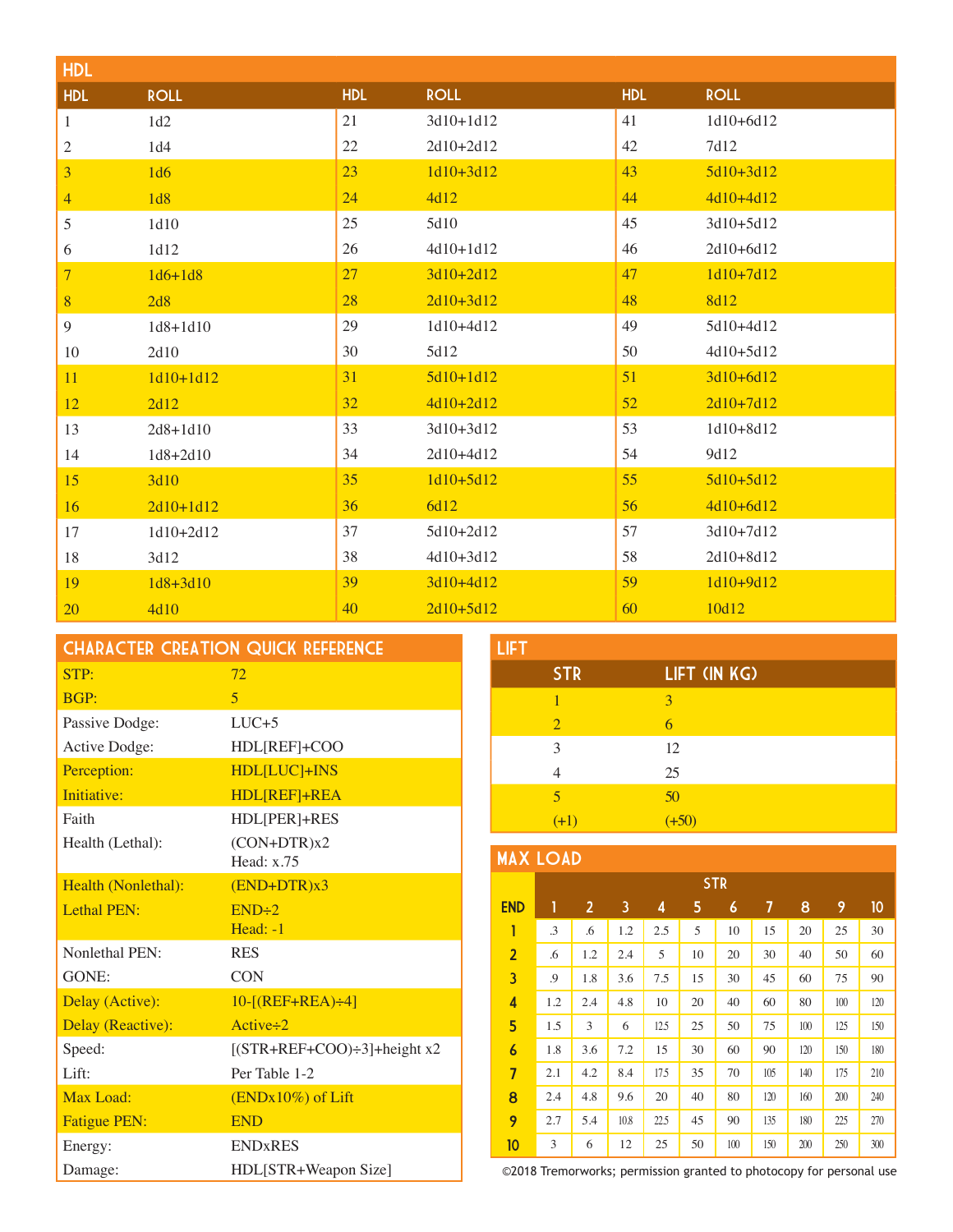| <b>EXP USES</b>         |                                                                               |
|-------------------------|-------------------------------------------------------------------------------|
| <b>USE</b>              | <b>DETAILS</b>                                                                |
| <b>Increase Skill</b>   | Increase skill with time; $cost = desired$ rating.                            |
| <b>Increase Stat</b>    | Increase stat immediately; $cost = 5x$ desired rating.                        |
| Re-roll                 | Re-roll your last dice roll, or force an opponent to do the same.             |
| <b>Bonus</b>            | Gain a $+2$ bonus to your last roll, or $+4$ for 2 EXP.                       |
| <b>Success</b>          | For 3 EXP, automatically succeed.                                             |
| Extra Action            | Your current action has a Delay of 0; immediately take another Active action. |
| <b>Background</b>       | Purchase a Background for 10x its BGP cost, with Narrator approval.           |
| <b>Buy Off Weakness</b> | Buy off a Weakness for 10x its BGP value, may also require role-playing.      |
| Accelerate Learning     | Each EXP spent decreases learning time by 50%.                                |
| <b>Act First</b>        | Go first as if you rolled highest initiative.                                 |
| Card                    | Draw a game card for 2 EXP.                                                   |
| <b>Dramatic Pause</b>   | Optional rule; invoke dramatic pause in combat.                               |
| Penalty                 | Apply a -2 penalty to an opponent's roll, or -4 for 2 EXP.                    |
| Failure                 | For 3 EXP, an opponent automatically fails a roll.                            |
| Hint                    | Get a hint from the Narrator.                                                 |
| <b>Moment of Luck</b>   | Increase LUC by 2 per EXP spent for 5 seconds (25 segments).                  |
| Negate Deadly Injury    | Prevent a body location from being reduced to GONE.                           |
| Snag                    | Optional rule; invoke a snag in an opponent.                                  |
| <b>Negate Snag</b>      | Optional rule; negate a snag for you or an ally.                              |
| <b>Stabilize</b>        | Stop bleeding to death for 1 EXP.                                             |
| Narrator Intervention   | Have the Narrator save the party; $cost = size of party$ .                    |

| <b>DETAILS</b>                                                                           |
|------------------------------------------------------------------------------------------|
| Increase STR, END, REF, COO, MAN, RES, Speed for one task.                               |
| Bypass standard invulnerability with close or special attacks for 5 Energy.              |
| Reduce Fatigue penalties by Energy spent for one Scene.                                  |
| Reduces wound penalties by Energy spent per action.                                      |
| Hit insubstantial creatures with close or special attacks for 10 Energy.                 |
| Increase OTR of close-combat attack by $\frac{1}{2}$ Energy spent.                       |
| Reduce Delay from current action by $\frac{1}{2}$ Energy spent.                          |
| Increase rate of regeneration by $\frac{1}{2}$ Energy spent.                             |
| Optional rule; reduce damage sustained from attack by HDL[Energy spent], up to HDL[CON]. |
|                                                                                          |

| <b>EXP COSTS FOR SKILL RATINGS</b> |
|------------------------------------|
|------------------------------------|

| <b>INITIAL</b>          | <b>TARGET RATING</b> |                |   |    |    |    |    |    |    |    |
|-------------------------|----------------------|----------------|---|----|----|----|----|----|----|----|
| <b>RATING</b>           | 1                    | $\overline{2}$ | 3 | 4  | 5  | 6  | 7  | 8  | 9  | 10 |
| $\overline{0}$          | 1                    | 3              | 6 | 10 | 15 | 21 | 28 | 36 | 45 | 55 |
| Ī                       |                      | $\overline{2}$ | 5 | 9  | 14 | 20 | 27 | 35 | 44 | 54 |
| $\overline{2}$          |                      |                | 3 | 7  | 12 | 18 | 25 | 33 | 42 | 52 |
| $\overline{\mathbf{3}}$ |                      |                |   | 4  | 9  | 15 | 22 | 30 | 39 | 49 |
| 4                       |                      |                |   |    | 5  | 11 | 18 | 26 | 35 | 45 |
| 5                       |                      |                |   |    |    | 6  | 13 | 21 | 30 | 40 |
| $\overline{6}$          |                      |                |   |    |    |    | 7  | 15 | 24 | 34 |
| $\overline{7}$          |                      |                |   |    |    |    |    | 8  | 17 | 27 |
| 8                       |                      |                |   |    |    |    |    |    | 9  | 19 |
| 9                       |                      |                |   |    |    |    |    |    |    | 10 |
|                         | Skill Families: x3   |                |   |    |    |    |    |    |    |    |

| <b>METRIC CONVERSION</b> |                                                     |  |  |  |
|--------------------------|-----------------------------------------------------|--|--|--|
| <b>METRIC</b>            | <b>IMPERIAL</b>                                     |  |  |  |
| kilogram (kg)            | $2.2$ lb.                                           |  |  |  |
| meter (m)                | $1.1$ yd.<br>$(40$ inches, or $3.3$ feet)           |  |  |  |
| centimeter (cm)          | $0.4$ in.                                           |  |  |  |
| liter $(l)$              | .22 gal. (.26 US gal.)                              |  |  |  |
| 1 kilometer (km)         | $.62$ miles<br>$(1 \text{ mile} = 1.61 \text{ km})$ |  |  |  |
| Celsius $(°)$            | $(^{\circ}Fx.56) - 32$                              |  |  |  |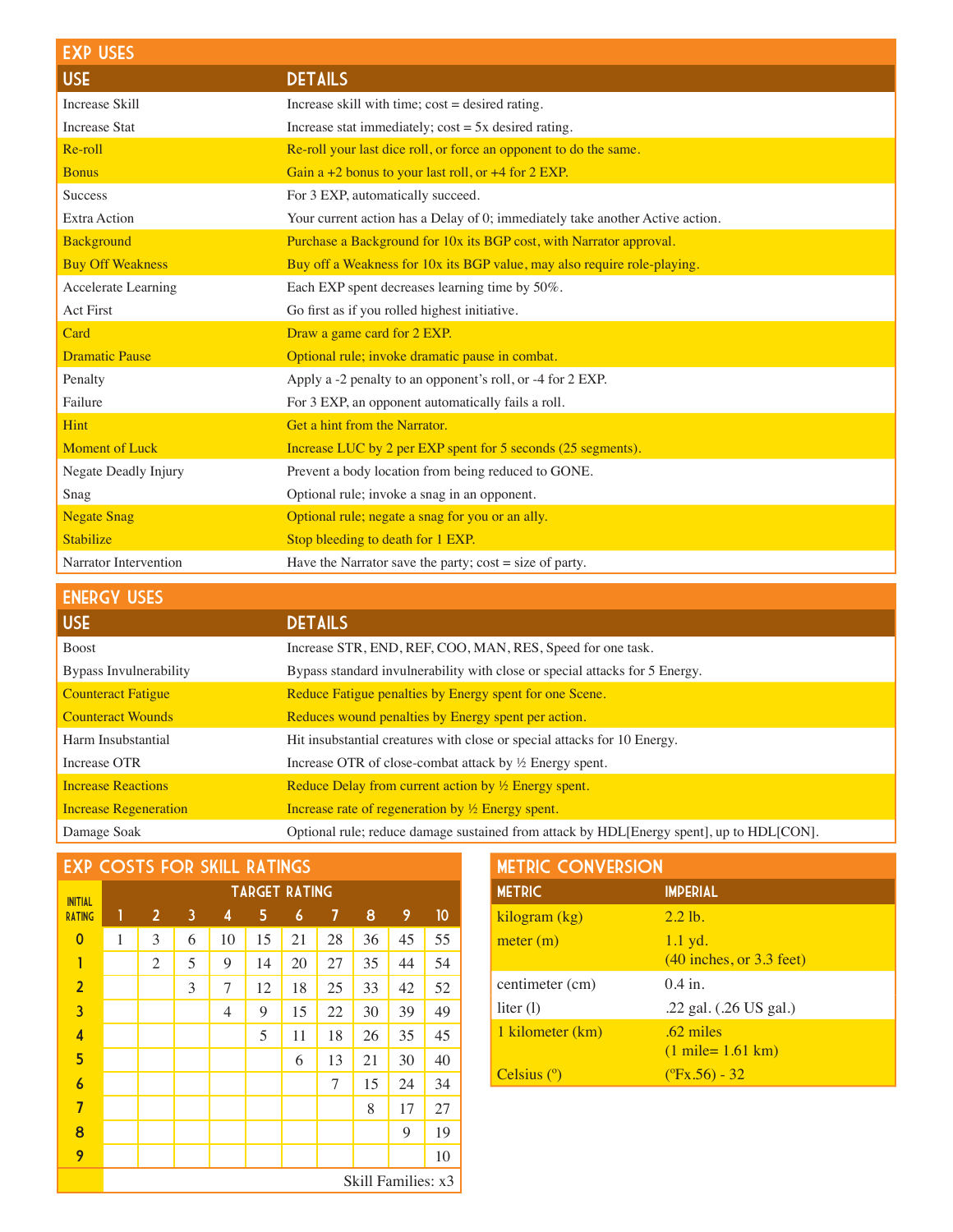| <b>DIFFICULTIES</b>             |                      |
|---------------------------------|----------------------|
| <b>TASK</b>                     | ROLL*                |
| <b>Elementary</b> task          | $1 - 4$              |
| <b>Easy task</b>                | $5 - 9$              |
| Average challenge               | $10-14$              |
| Moderately challenging task     | $15 - 19$            |
| Difficult task                  | $20 - 24$            |
| Very difficult task             | $25 - 29$            |
| Virtually impossible            | $30+$                |
| Attacking: Close                | 5                    |
| <b>Attacking: Ranged</b>        | <b>Passive Dodge</b> |
| Dodge or Parry                  | <b>Attack roll</b>   |
| Called Shot / Effect            | Special              |
| Attack: Ranged, target moving   | $-1+1/5$ Speed       |
| <b>Attack: Ranged, running</b>  | $-2$                 |
| <b>Attacking: Behind target</b> | $+2$                 |
| Attacking: Flanking target      | $+1$                 |
| Attack or Dodge, climbing       | $-5$                 |
| Attacking an object             | $5+ Size$ modifier   |
| Prone                           | $-5$                 |
| <b>Favorable condition</b>      | $+1$ or 2            |
| Unfavorable condition           | $-1$ or 2            |
| All the time in the world       | Special              |
| <b>Rushed or distracted</b>     | $-2$                 |
| Falling, reduce damage          | <b>Distance</b>      |
| Active powers or spells         | -2 per active        |

\* If the roll is just a number, this indicates the difficulty. If the roll is  $\pm$  a number, it is a modifier (a penalty or bonus) to the roll itself.

## Cover AR

| <b>OBJECT</b>              | AR            |
|----------------------------|---------------|
| <b>General Rule</b>        | 5+Target Size |
| <b>Fire Hydrant</b>        | 3             |
| Telephone Pole or Tree     | 4             |
| Human-sized Object         | 5             |
| Overturned table, car door | 6             |
| Wall or doorway            |               |



| <b>DISTANCE-BASED DIFFICULTIES</b> |                   |  |  |  |
|------------------------------------|-------------------|--|--|--|
| <b>DISTANCE</b>                    | <b>DIFFICULTY</b> |  |  |  |
| < 1m                               | 6                 |  |  |  |
| $1 - 10m$                          | 7                 |  |  |  |
| $10-100m$                          | 8                 |  |  |  |
| $100m-1km$                         | 9                 |  |  |  |
| $1-10km$                           | 10                |  |  |  |
| $10-100km$                         | 11                |  |  |  |
| 100-1,000 km                       | 12                |  |  |  |
| 1,000-10,000km                     | 13                |  |  |  |
| 10.000-100.000km                   | 14                |  |  |  |
| 100,000-1,000,000km                | 15                |  |  |  |
| 1,000,000-10,000,000km 16          |                   |  |  |  |
| (x10)                              | $(+1)$            |  |  |  |

| <b>TIME-BASED DIFFICULTIES</b> |                   |  |
|--------------------------------|-------------------|--|
| <b>TIME</b>                    | <b>DIFFICULTY</b> |  |
| $\leq 1$ minute                | 6                 |  |
| $< 10$ minutes                 | 7                 |  |
| $<$ 1 hour                     | 8                 |  |
| $< 12$ hours                   | 9                 |  |
| $< 1$ day                      | 10                |  |
| $\langle 1$ week               | 11                |  |
| $< 1$ month                    | 12                |  |
| $< 1$ year                     | 13                |  |
| $<$ 10 years                   | 14                |  |
| $< 100$ years                  | 15                |  |
| $< 1,000$ years                | 16                |  |
| (x10)                          | $(+1)$            |  |

| <b>OBJECT DTR</b>        |                |  |
|--------------------------|----------------|--|
| <b>OBJECT</b>            | <b>DTR</b>     |  |
| <b>Bulletproof glass</b> | 5              |  |
| Concrete                 | $\overline{4}$ |  |
| Door (wood)              | 3              |  |
| Door (metal)             | 5              |  |
| Drywall, plaster         | $\overline{2}$ |  |
| <b>Glass</b>             | $\mathbf{1}$   |  |
| Kevlar                   | 4              |  |
| Plexiglas                | 3              |  |
| <b>Sheet Metal</b>       | $\overline{4}$ |  |
| <b>Plate Steel</b>       | 6              |  |
| <b>Tank Armor</b>        | 7              |  |
| Tire                     | 3              |  |
| <b>Stone</b>             | 5              |  |
| Wood                     | 3              |  |